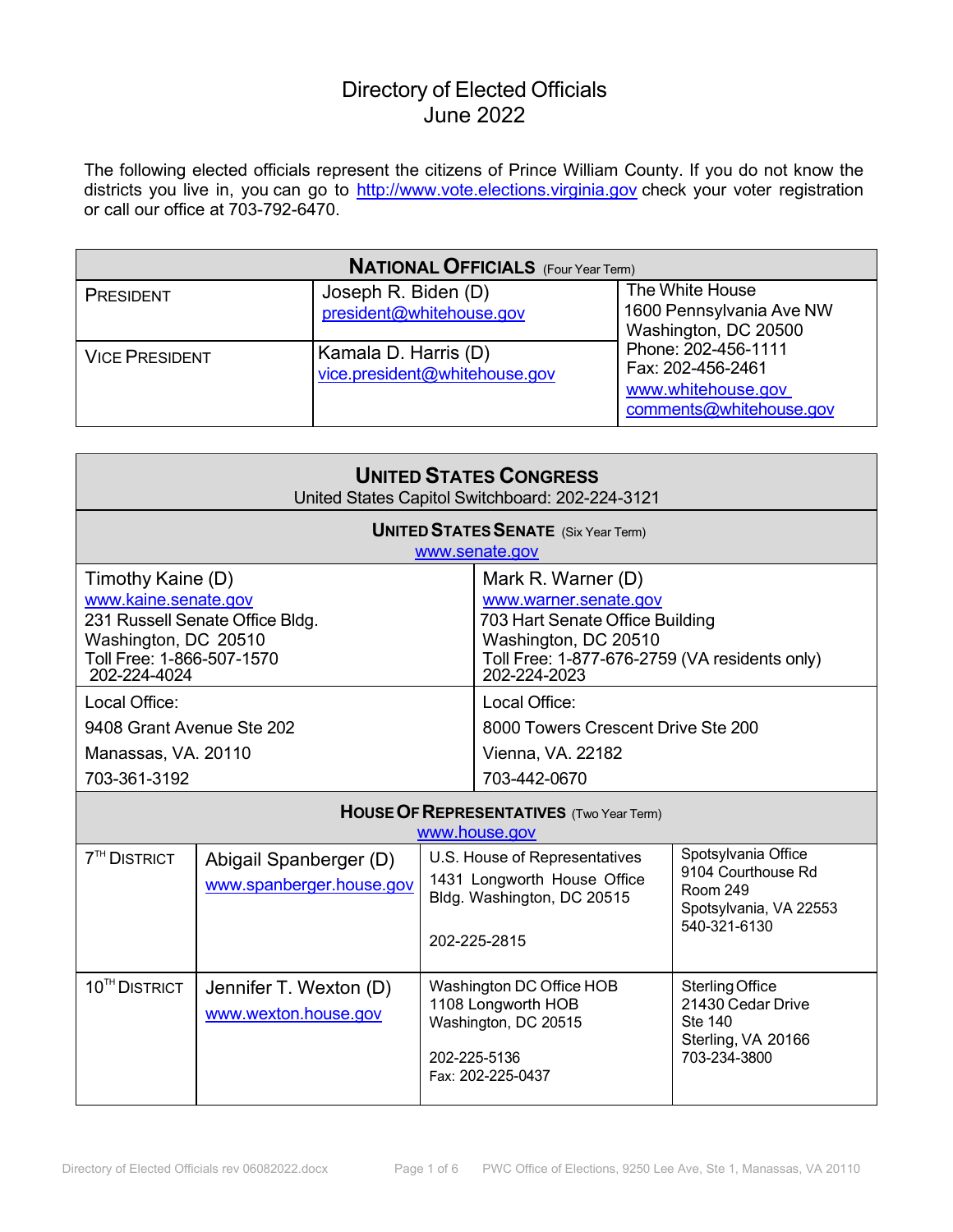| <b>VIRGINIA STATE OFFICIALS (Four Year</b><br>Term) |                                                   |                                                                                                       |  |
|-----------------------------------------------------|---------------------------------------------------|-------------------------------------------------------------------------------------------------------|--|
| <b>GOVERNOR</b>                                     | Glenn Youngkin (R)<br>www.governor.virginia.gov   | Office of the Governor<br>P.O. Box 1475<br>Richmond, VA 23218<br>804-786-2211<br>Fax: 804-371-6351    |  |
| LT. GOVERNOR                                        | Winsome-Earle-Sears (R)<br>www.ltgov.virginia.gov | Office of the Lt Governor<br>P.O. Box 1195<br>Richmond, VA 23218<br>804-786-2078<br>Fax: 804-786-7514 |  |
| <b>ATTORNEYGENERAL</b>                              | Jason S. Miyares (R)<br>www.oag.state.va.us       | Office of the Attorney General<br>202 North Ninth Street<br>Richmond, VA 23219<br>804-786-2071        |  |

| <b>VIRGINIA GENERAL ASSEMBLY - PWC CURRENT DISTRICTS (EXPIRES END OF 2023)</b>   |                                                                                 |                                                                                |  |
|----------------------------------------------------------------------------------|---------------------------------------------------------------------------------|--------------------------------------------------------------------------------|--|
| <b>SENATE OF VIRGINIA</b> (Four Year Term)<br>http://virginiageneralassembly.gov |                                                                                 |                                                                                |  |
| 13 <sup>TH</sup> DISTRICT                                                        | John J. Bell (D)<br>district13@senate.virginia.gov                              | P.O. Box 4489<br>Broadlands, VA 20148<br>571-267-9080; 804-698-7513            |  |
| 28 <sup>TH</sup> DISTRICT                                                        | Richard Stuart (R)<br>district28@senate.virginia.gov                            | P.O. Box 1146<br>Montross, VA 2520<br>804-493-8892;804-698-7528                |  |
| 29 <sup>TH</sup> DISTRICT                                                        | Jeremy S. McPike (D)<br>district29@senate.virginia.gov                          | P. O. Box 2819<br>Woodbridge, VA 22195<br>571-316-0581; 804-698-7529           |  |
| 36 <sup>TH</sup> DISTRICT                                                        | Scott A. Surovell (D)<br>district36@senate.virginia.gov                         | P. O. Box 289<br>Mount Vernon, VA 22121<br>571-249-4484; 804-698-7536          |  |
| 39 <sup>TH</sup> DISTRICT                                                        | George L. Barker (D)<br>district39@senate.virginia.gov                          | P. O. Box 10527<br>Alexandria, VA 2310<br>703-303-1426; 804-698-7539           |  |
|                                                                                  | <b>HOUSE OF DELEGATES</b> (Two Year Term)<br>http://virginiageneralassembly.gov |                                                                                |  |
| $2ND$ DISTRICT                                                                   | Candi Mundon King (D)<br>DelCMundonKing@house.virginia.gov                      | 571-402-5704; 804-698-1002                                                     |  |
| 13 <sup>TH</sup> DISTRICT                                                        | Danica A. Roem (D)<br>DelDRoem@house.virginia.gov                               | P. O. Box 726<br>Manassas, VA 20113<br>571-393-0242; 804-698-1013              |  |
| 31 <sup>ST</sup> DISTRICT                                                        | Elizabeth R. Guzman (D)<br>DelEGuzman@house.virginia.gov                        | P. O. Box 1818<br>Woodbridge, VA 22193<br>571-403-1213; 804-698-1031           |  |
| 40 <sup>TH</sup> DISTRICT                                                        | Dan I. Helmer (D)<br>Deldhelmer@house.virginia.gov                              | P. O. Box 7267<br>Fairfax Station, VA 22039<br>804-698-1040                    |  |
| 50 <sup>TH</sup> DISTRICT                                                        | Michelle Lopes Maldonado (D)<br>DelMMaldonado@house.virginia.gov                | 11151 Valley View Dr, #642<br>Bristow, VA 20136<br>571-287-3204; 804- 698-1050 |  |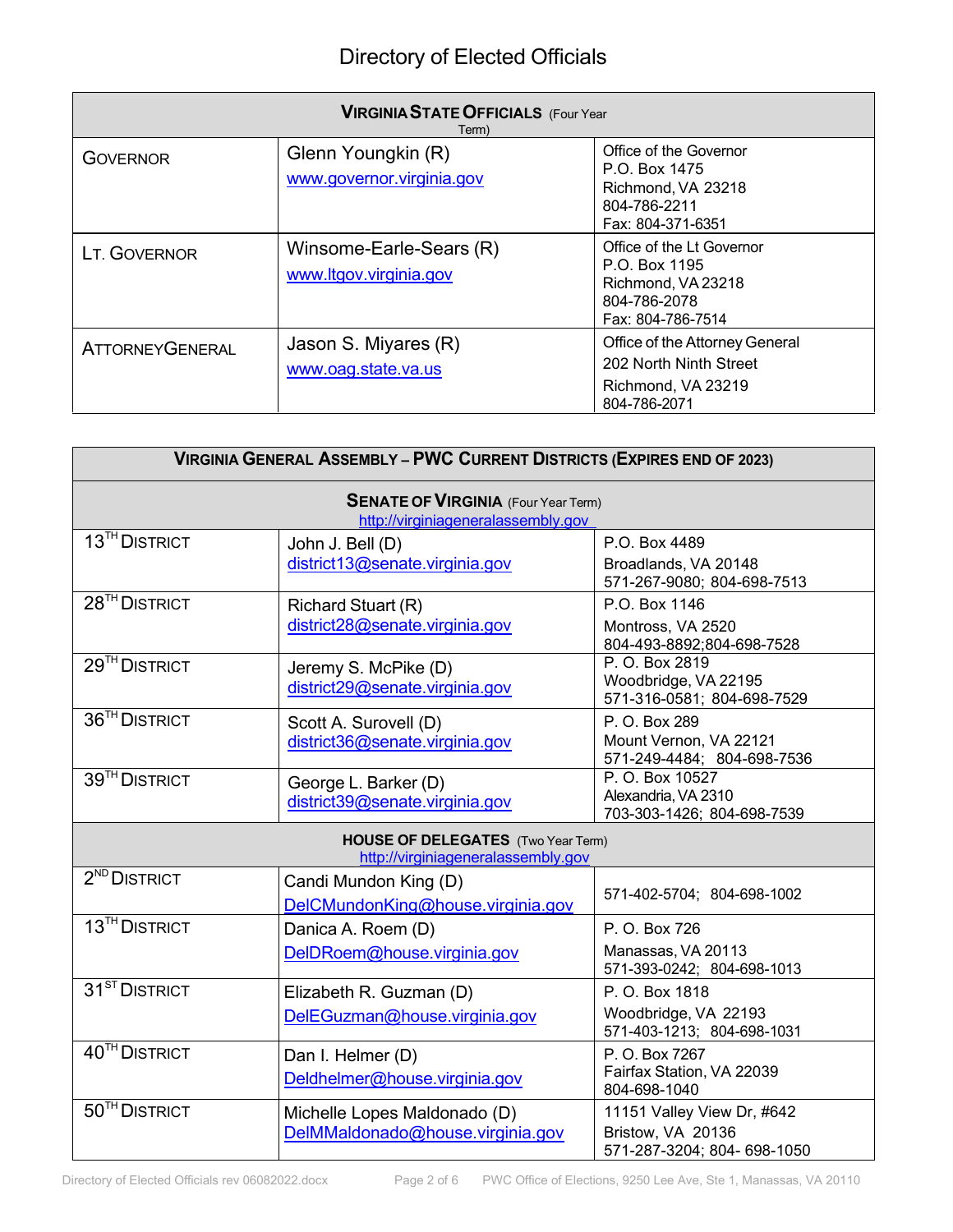| $51^{8T}$ DISTRICT        | Brianna D. Sewell (D)                                       | P.O. Box 1849                                                                  |
|---------------------------|-------------------------------------------------------------|--------------------------------------------------------------------------------|
|                           | DelBSewell@house.virginia.gov                               | Woodbridge, VA 22195<br>703-261-4746; 804-698-1051                             |
| 52 <sup>ND</sup> DISTRICT | Luke Torian (D)<br>DelLTorian@house.virginia.gov            | 4222 Fortuna Plaza Ste 659<br>Dumfries, VA 22025<br>703-785-2224; 804-698-1052 |
| 87 <sup>TH</sup> DISTRICT | Suhas Subramanyam (D)<br>DelSSubramanyam@house.virginia.gov | P.O. Box 302<br>Ashburn, VA 20146<br>571-707-4566; 804-698-1087                |

٦

| <b>VIRGINIA GENERAL ASSEMBLY - PWC NEW DISTRICTS (ELECTION ON NOV. 7, 2023)</b>  |                                                                      |                                                                                  |  |
|----------------------------------------------------------------------------------|----------------------------------------------------------------------|----------------------------------------------------------------------------------|--|
| <b>SENATE OF VIRGINIA</b> (Four Year Term)<br>http://virginiageneralassembly.gov |                                                                      |                                                                                  |  |
| 29 <sup>TH</sup> DISTRICT                                                        | Jeremy S. McPike (D)<br>district29@senate.virginia.gov               | P. O. Box 2819<br>Woodbridge, VA 22195<br>571-316-0581; 804-698-7529             |  |
| 30 <sup>TH</sup> DISTRICT                                                        | Adam P. Ebbin (D)<br>district30@senate.virginia.gov                  | P. O. Box 26415<br>Alexandria, VA 22313<br>571-384-8957                          |  |
| 33 <sup>RD</sup> DISTRICT                                                        | Jennifer B. Boysko (D)<br>district33@senate.virginia.gov             | P. O. Box 247<br>Herndon, VA 20172<br>703-437-0086                               |  |
| <b>HOUSE OF DELEGATES</b> (Two Year Term)<br>http://virginiageneralassembly.gov  |                                                                      |                                                                                  |  |
| 19 <sup>TH</sup> DISTRICT                                                        | Terry L. Austin (R)<br>DelTAustin@house.virginia.gov                 | P. O. Box 400<br>Buchanan, VA 24066<br>804-698-1019; 540-254-1500                |  |
| 21 <sup>SH</sup> DISTRICT                                                        | Kelly K. Convirs-Fowler (D)<br>DelKConvirs-Fowler@house.virginia.gov | 4588 S. Plaza Trail, Ste 105<br>Virginia, VA 23462<br>804-698-1021; 757-364-8428 |  |
| 22 <sup>ND</sup> DISTRICT                                                        | Kathy J, Byron (R)<br>DelKByron@house.virginia.gov                   | P. O. Box 900<br>Forest, VA 24551<br>804-698-1022; 434-582-1592                  |  |
| 23 <sup>TH</sup> DISTRICT                                                        | Wendell S. Walker (R)<br>DelWWalker@house.virginia.gov               | P. O. Box 3331<br>Lynchburg, VA 24503<br>434-515-2264                            |  |
| $24$ <sup>TH</sup> DISTRICT                                                      | Ronnie R. Campbell (R)<br>DelRCampbell@house.virginia.gov            | P.O. Box 366<br>Fairfield, VA 24435<br>804-6981024; 540-280-0778                 |  |
| $25TH$ DISTRICT                                                                  | Chris Runion (R)<br>DelCRunion@house.virginia.gov                    | P.O. Box 202<br>Bridgewater, VA 22881<br>540-255-0504                            |  |

г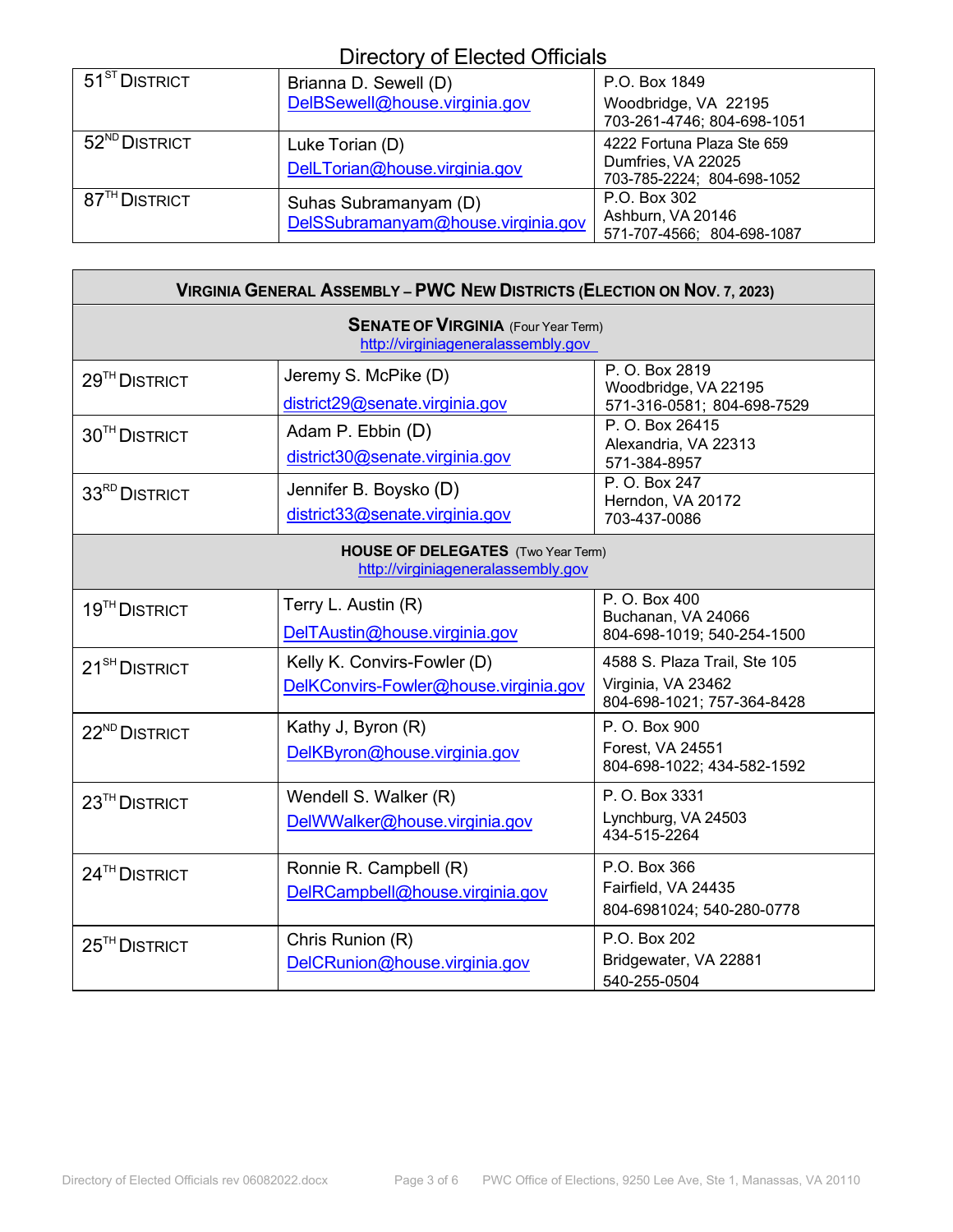## **LOCAL ELECTED OFFICIALS**

| <b>BOARD OF COUNTY SUPERVISORS (Four Year</b><br>Term) |                                                                                              |                                                                                                    |  |
|--------------------------------------------------------|----------------------------------------------------------------------------------------------|----------------------------------------------------------------------------------------------------|--|
| CHAIRMAN-AT-LARGE                                      | Ann B. Wheeler (D)<br>chair@pwcgov.org<br>https://www.chairwheeler.com                       | McCoart Administration Building<br>1 County Complex Ct<br>Prince William, VA 22192<br>703-792-4640 |  |
| <b>BRENTSVILLE DISTRICT</b>                            | Jeanine M. Lawson (R)<br>jlawson@pwcgov.org<br>https://www.supervisorjeaninelawson.com       | 9440 Innovation Drive, Ste 130<br>Manassas, VA 20110<br>703-792-6190                               |  |
| <b>COLES DISTRICT</b>                                  | Yesli I. Vega (R)<br>yvega@pwcgov.org                                                        | 13476 Dumfries Road<br>Manassas, VA 20112<br>703-792-4620                                          |  |
| <b>GAINESVILLE DISTRICT</b>                            | Pete K. Candland (R)<br>gainesville@pwcgov.org<br>https://www.supervisorcandland.com         | 7001 Heritage Village Plaza, Ste 210<br>Gainesville, VA 20155<br>703-792-6195                      |  |
| <b>NEABSCO DISTRICT</b>                                | Victor S. Angry (D)<br>vsangry@pwcgov.org<br>https://www.neabsconews.org                     | 2700 Neabsco Common PI, Ste 125<br>Woodbridge, VA 22191<br>703-792-4667                            |  |
| <b>OCCOQUAN DISTRICT</b>                               | Kenny Allen Boddye (D)<br>kboddye@pwcgov.org<br>https://www.occoquandistrict.net             | 2241-K Tackett's Mill Dr<br>Woodbridge, VA 22192<br>703-792-4643                                   |  |
| POTOMAC DISTRICT                                       | Andrea O. Bailey (D)<br>PotomacDistrict@pwcgov.org<br>https://www.supervisorandreabailey.com | 3850 Fettler Park Dr<br>Dumfries, VA 22025<br>703-792-4645                                         |  |
| <b>WOODBRIDGE DISTRICT</b>                             | Margaret Angela Franklin (D)<br>mfranklin@pwcgov.org<br>https://www.woodbridgesupervisor.org | 2701 Neabsco Common Pl, Ste 150<br>Woodbridge, VA 22191<br>703-792-4646                            |  |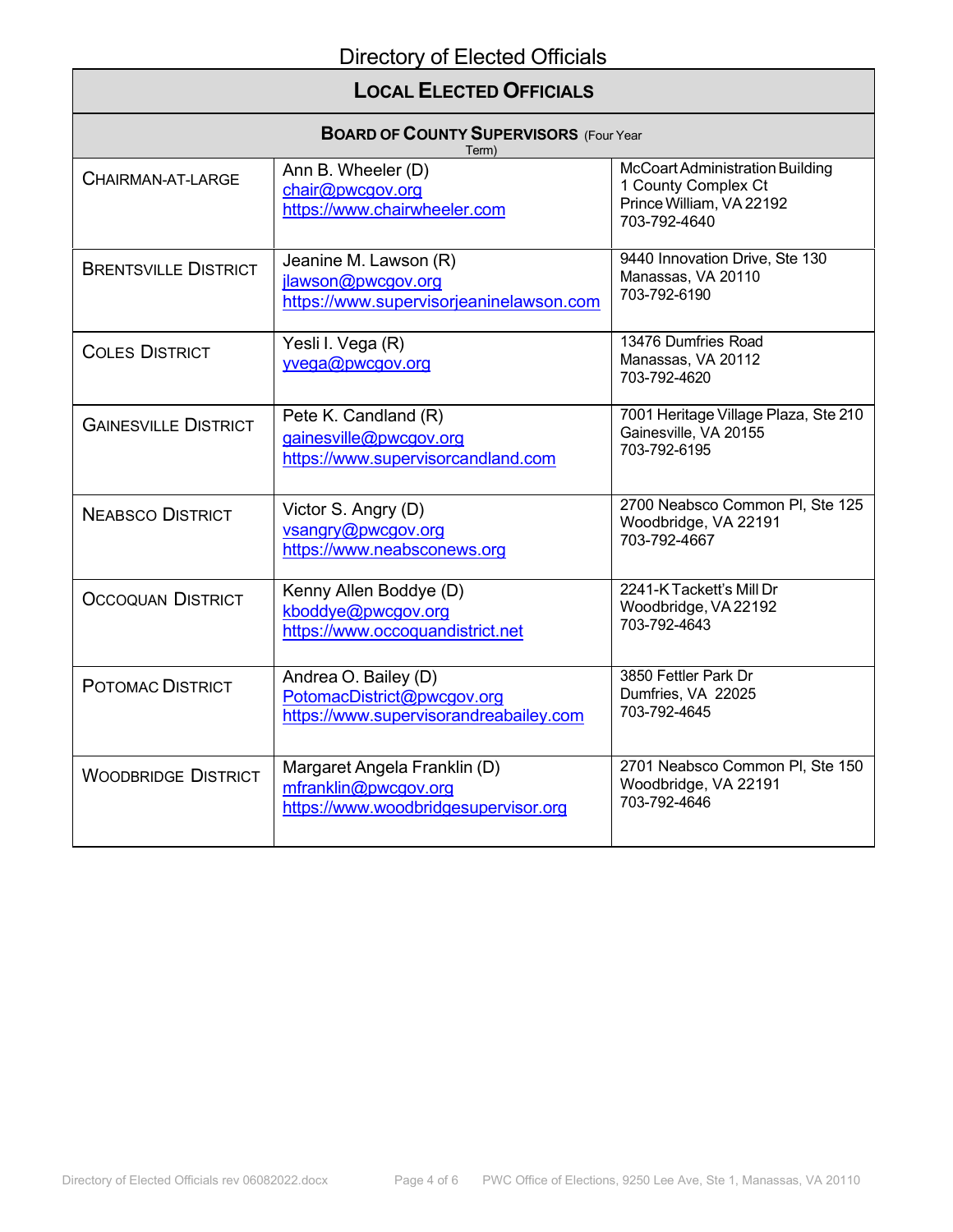| <b>CONSTITUTIONAL OFFICES</b> (Four Year Term**)         |                                                    |                              |                                                                                     |
|----------------------------------------------------------|----------------------------------------------------|------------------------------|-------------------------------------------------------------------------------------|
| COMMONWEALTH'S ATTORNEY                                  | Amy K. Ashworth (D)<br>cwoffice@pwcgov.org         |                              | 9311 Lee Avenue, Ste 200<br>Manassas, VA 20110<br>703-792-6050<br>Fax: 703-792-7081 |
| <b>SHERIFF</b>                                           | Glendell Hill Sr. (R)<br>Ghill@pwcgov.org          |                              | 9311 Lee Avenue<br>Manassas, VA 20110<br>703-792-6070<br>Fax: 703-792-7485          |
| <b>CLERK OF THE CIRCUIT COURT</b><br>(**Eight Year Term) | Jacqueline C. Smith (D)<br>circuitcourt@pwcgov.org |                              | 9311 Lee Avenue<br><b>Third Floor</b><br>Manassas, VA 20110<br>703-792-6015         |
|                                                          | <b>SCHOOL BOARD</b> (Four Year Term)               |                              |                                                                                     |
| CHAIRMAN-AT-LARGE                                        | Babur B. Lateef<br>blateef@pwcs.edu                |                              | 14715 Bristow Road<br>Manassas, VA 20112<br>571-353-5469                            |
| <b>BRENTSVILLE DISTRICT</b>                              | Adele E. Jackson<br>ajackson@pwcs.edu              |                              | 14715 Bristow Road<br>Manassas, VA 20112<br>703-791-8709                            |
| <b>COLES DISTRICT</b>                                    | Lisa A. Zargarpur<br>Izargarpur@pwcs.edu           |                              | 14715 Bristow Road<br>Manassas, VA 20112<br>703-791-8709                            |
| <b>GAINESVILLE DISTRICT</b>                              | Jennifer T. Wall<br>jwall@pwcs.edu                 |                              | 14715 Bristow Road<br>Manassas, VA 20112<br>703-791-8709                            |
| <b>NEABSCO DISTRICT</b>                                  | Diane L. Raulston<br>DRaulston@pwcs.edu            |                              | 13600 Kerrydale Road<br>Woodbridge, VA 22193<br>571-251-3467                        |
| <b>OCCOQUAN DISTRICT</b>                                 | Lillie G. Jessie<br>Ljessie@pwcs.edu               |                              | 2753 Omisol Rd<br>Woodbridge, VA 22192<br>571-659-1636                              |
| POTOMAC DISTRICT                                         | Justin D. Wilk<br>JWilk@pwcs.edu                   |                              | 14715 Bristow Road<br>Manassas, VA 20112<br>703-791-8709                            |
| <b>WOODBRIDGE DISTRICT</b>                               | Loree Y. Williams<br>Lwilliams@pwcs.edu            |                              | 14715 Bristow Road<br>Manassas, VA 20112<br>571-242-8259                            |
| <b>SOIL &amp; WATER CONSERVATION DISTRICT</b>            |                                                    |                              |                                                                                     |
| <b>BOARD OF DIRECTORS</b>                                |                                                    |                              |                                                                                     |
| Jim Gehlsen                                              |                                                    | <b>Prince William County</b> | Soil and Water Conservation District                                                |
| Will A. Lintner                                          |                                                    | 8850 Rixlew Lane             |                                                                                     |
| Mansimran S. Kahlon                                      | Manassas, VA 20109                                 |                              | 571-379-7514; Fax: 571-379-8305                                                     |
| <b>Thomas Bolles</b>                                     | www.pwswcd.org                                     |                              |                                                                                     |
| Tiziana Bottino                                          |                                                    | pwswcd@pwswcd.org            |                                                                                     |